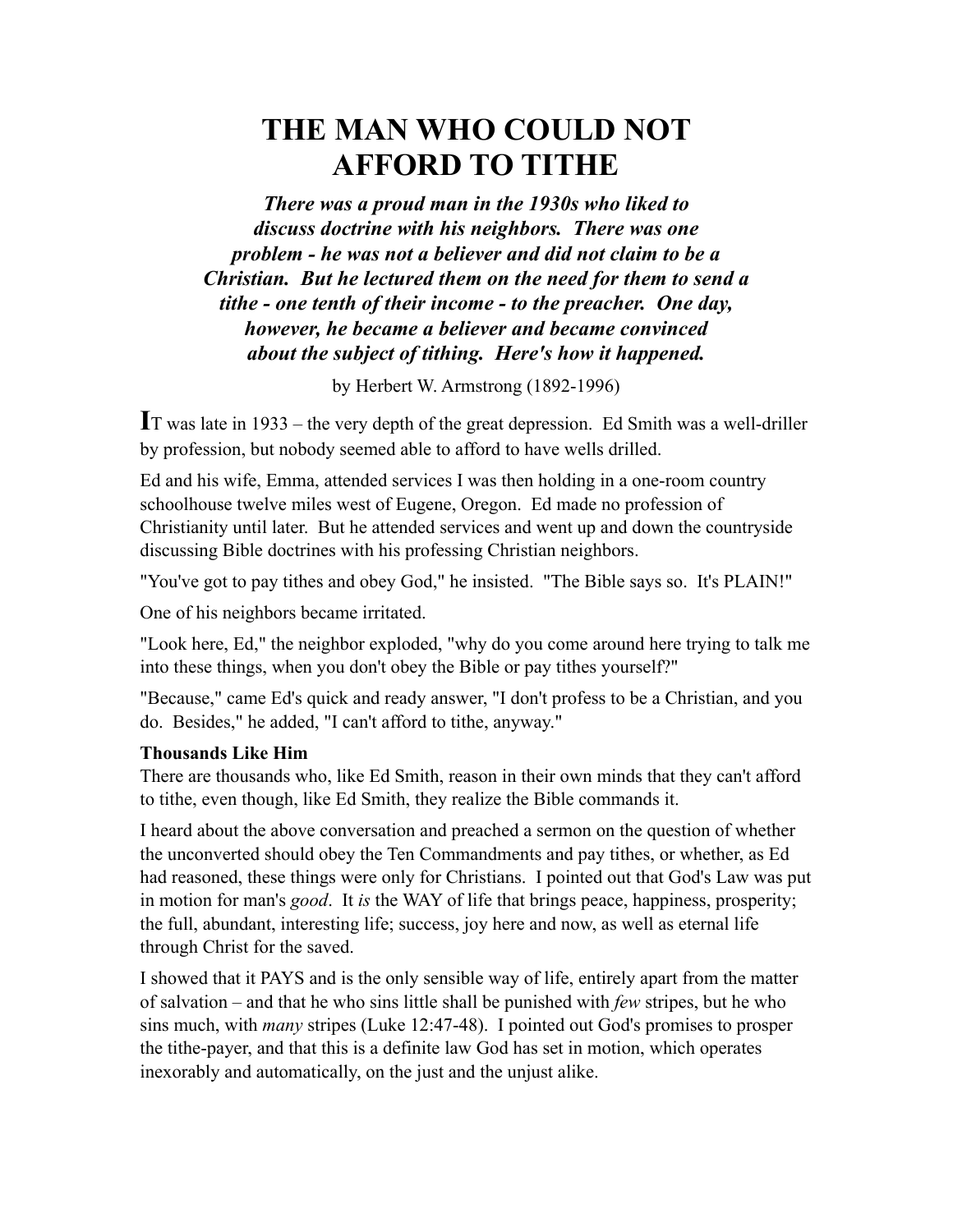Ed began to obey the Bible. At the very next service (we were holding services at this little schoolhouse three times a week, and three other nights a week in a hall in downtown Eugene at the time), Mrs. Smith smilingly handed me a one-dollar bill.

"That's Ed's first tithe," she said triumphantly. "We are now down to \$10, and Ed decided to start tithing with what we have on hand."

The very next service she came to me with another happy smile.

"Here's a five-dollar bill," she said. "The very next day after Ed gave God's Work a tenth of all he had, a customer who had owed him \$50 for a year came and paid up. So here's the tithe of that \$50. After paying the total \$6 tithe, we now have \$54 on hand instead of the \$10 we had the other day."

It was beginning to *pay* – but only *beginning*. By the next service, as I remember it, Ed had received his first order in one or two years to drill a new well, for which he received cash payment. Before he finished that job, another one was contracted. Soon he had three or four jobs coming in at once and was forced to begin employing men to work for him.

Ed Smith was only one of *many* I have known who learned *by experience* that one cannot afford *not* to pay God the tithe that belongs to Him! I remember Ed Smith did encounter some troubles of a different nature later, when his wife and son were sent to the state tuberculosis hospital, and he finally broke down in real repentance, accepting Jesus Christ as Saviour. He came to me, according to the command of James 5:14, and both his wife and son were completely healed and returned home.

This is a true story, and the name is not fictitious. Ed Smith died several years ago, but I'm happy to remember these incidents in his life, in the hope that they may start many others on the right and profitable, as well as the Christian, way of life.

Why did God ordain tithing? Was it to place increased burden and taxation upon us? Let us not misunderstand God's love and wisdom!

It isn't that God really needs your first tenth. He could have established some different system for carrying on His Work. But to have done so would have robbed us of the blessing that flows back to us if we are faithful in tithes and offerings!

The tither is invariably a prosperous man. I do not mean necessarily wealthy – but one whose actual needs are always supplied. Tithers, if faithful and obedient to the Eternal, are not often found in want. "Not because I desire a gift: but I desire fruit that may abound to *your* account" (Phil. 4:17). God promises that His children will always have something to give (Deut. 16:16, 17). It is only when they withhold and misappropriate tithes and offerings that He fails to prosper them. For through John He tells us, "I wish above all things that thou mayest *prosper* and be in health" (3 John 2).

"Honour the Lord [Eternal] with thy substance, and with the first fruits of all thine increase: so shall thy barns be filled with plenty, and thy presses shall burst out with new wine" (Prov. 3:9-10). Try it! "Prove me now herewith," challenges the Eternal to us, in a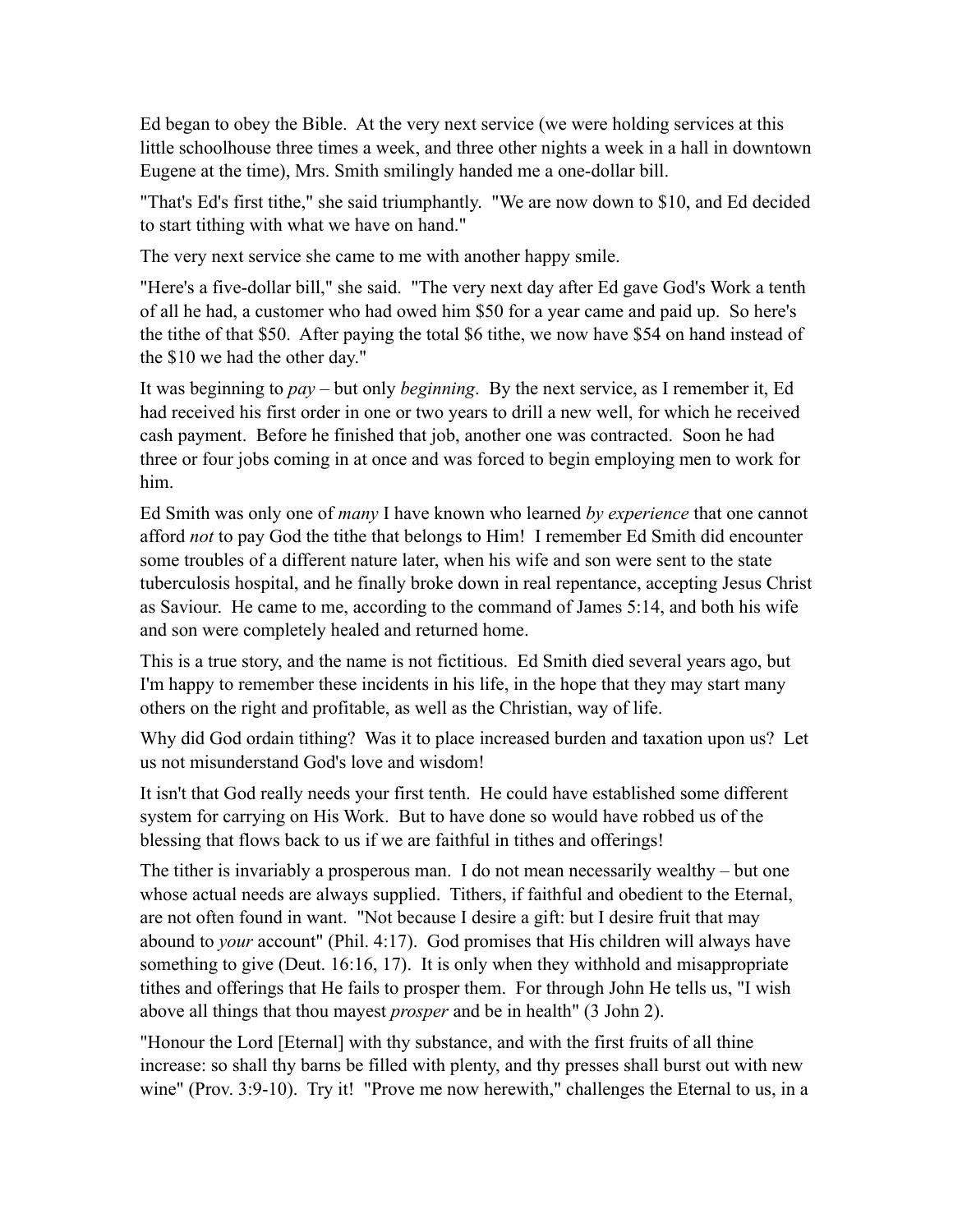prophecy for our day (Mal. 3:10), "if I will not open you the windows of heaven, and pour you out a blessing that there shall not be room enough to receive it" – financial blessings! Are you behind financially? In debt? Your unfaithfulness in tithing and offerings may be the reason!

## **Tithing While in Debt**

Yet so many say: "I don't think it would be right for me to tithe while I'm in debt." Yes, it is right, and the other way is WRONG. "There is a way which seemeth right unto a man, but the end thereof are the ways of death" (Prov. 14:12; 16:25). God's Word tells us what is right, and God tells us to pay to His Work the first fruits of all our income (Prov. 3:9-10). Regarding our material and financial needs, even debts, God says, "Seek ye first the kingdom of God, and His righteousness; and all these things shall be added unto you" (Matt. 6:33).

The tithe is the debt that you *owe* God. This debt is first in time and principle. Pay your debts to God, make Him your partner in your finances, and receive His blessing in temporal affairs. This will enable you to pay your debts, or to get a job, or to have your needs supplied more quickly than if you evade His debt.

Remember your ALL belongs to Him, not to you (Deut. 10:14). You are in the position of a steward handling that which belongs to another. He is your silent partner, and the first tenth, in addition to offerings, is His share. The rest he gives freely to you. But if you appropriate for yourself His share, you are stealing, and robbing God (Mal. 3:8). Would you pay your debts with money another man had left in your trust? If a man working in a bank does that, we call it embezzlement!

The only sure way to know you have God as a partner, and that He is taking care of your interests, is to obey Him in tithing.

When God receives His portion of all your income, God becomes your partner, sharing in your profits. He causes His partners to prosper, so if you are in debt, take God into partnership first, and watch Him prosper you until finally you are out of debt! Remember the debt you owe God comes FIRST.

## **Your Glorious Opportunity**

Some will say, "I never tithed, and I know God never frowned on me, for I have the feeling in my heart that I am His child without having to tithe." God has blessed you according to how you have yielded to Him, according to the light He has revealed to you from His Word! While you have the light, WALK in it, lest darkness come upon you! (John 12:35-36). "Grow in grace, and in the knowledge of our Lord" (2 Pet. 3:18). See also Romans 11:22. If every professing Christian would accept this plain instruction from God, honoring Him instead of themselves with their substance, the Work of the Eternal would go forth with such mighty power that the world would be shaken to its foundations!

Seek ye first the Kingdom, and your material needs shall be added. Try it! Take God at His Word! PROVE HIM! (Mal. 3:10). See how you begin to prosper! Be a faithful